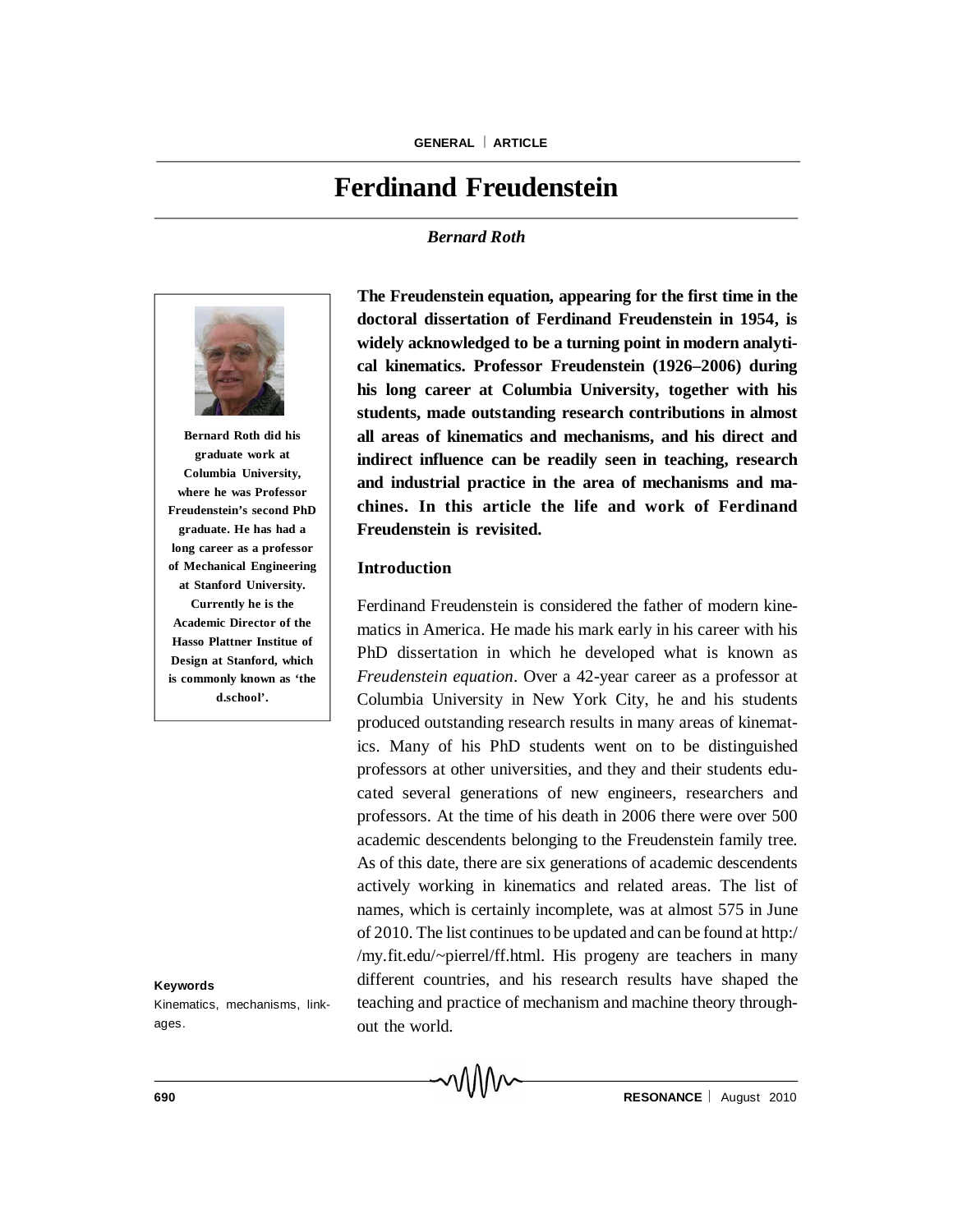#### **Kinematics**

Kinematics is the study of the geometry of motion. Anything that moves has kinematic properties. If we measure the position of anything and its change of position, we are measuring kinematic properties. In today's world kinematics is important in the design and development of a huge variety of machines and living systems (for example robots, cars, trains, planes, satellites, bicycles, electro-mechanical devices, medical devices, toys, manufacturing equipment, construction equipment, people and animals). In the study of machines the application of kinematics is often encapsulated into a broader study known as mechanism and machine theory. In addition, since everything in our universe is moving, the study of how things move is in some way related to all fields of human endeavour and all aspects of the natural universe. Outside the realm of machines, we find great interest in studying the folding of proteins, the motion of gases, the flow of oceans, the movement of tectonic plates and other natural systems. Freudenstein's work was mainly framed to be applied directly to solid objects that make up classical mechanical systems and in particular the study of linked mechanisms. However, many of his descendants have taken his basic ideas into new areas of interest such as mechatronics (particularly robotics), microelectro-mechanical (MEMS), biochemistry and bioengineering.

Before Freudenstein, the research in mechanism kinematics in the United States of America (USA) lagged behind that in Europe (especially in Germany and Russia). He came along at just the perfect moment, when digital computers were first becoming available in universities and large corporations. He pioneered a movement that brought mechanism kinematics, which was still languishing in more-or-less the form developed in the 19th century, into a vibrant analytical and computational form appropriate to the modern era. Among his many contributions one can list:

- The modern basis for the kinematic design and analysis of mechanisms that move in two and three-dimensional spaces.
- Application of graph theory to the creative design of mechanisms.

Kinematics is the study of the geometry of motion. Anything that moves has kinematic properties. If we measure the position of anything and its change of position, we are measuring kinematic properties.

Freudenstein pioneered a movement that brought mechanism kinematics, which was still languishing in more-or-less the form developed in the 19th century, into a vibrant analytical and computational form appropriate to the modern era.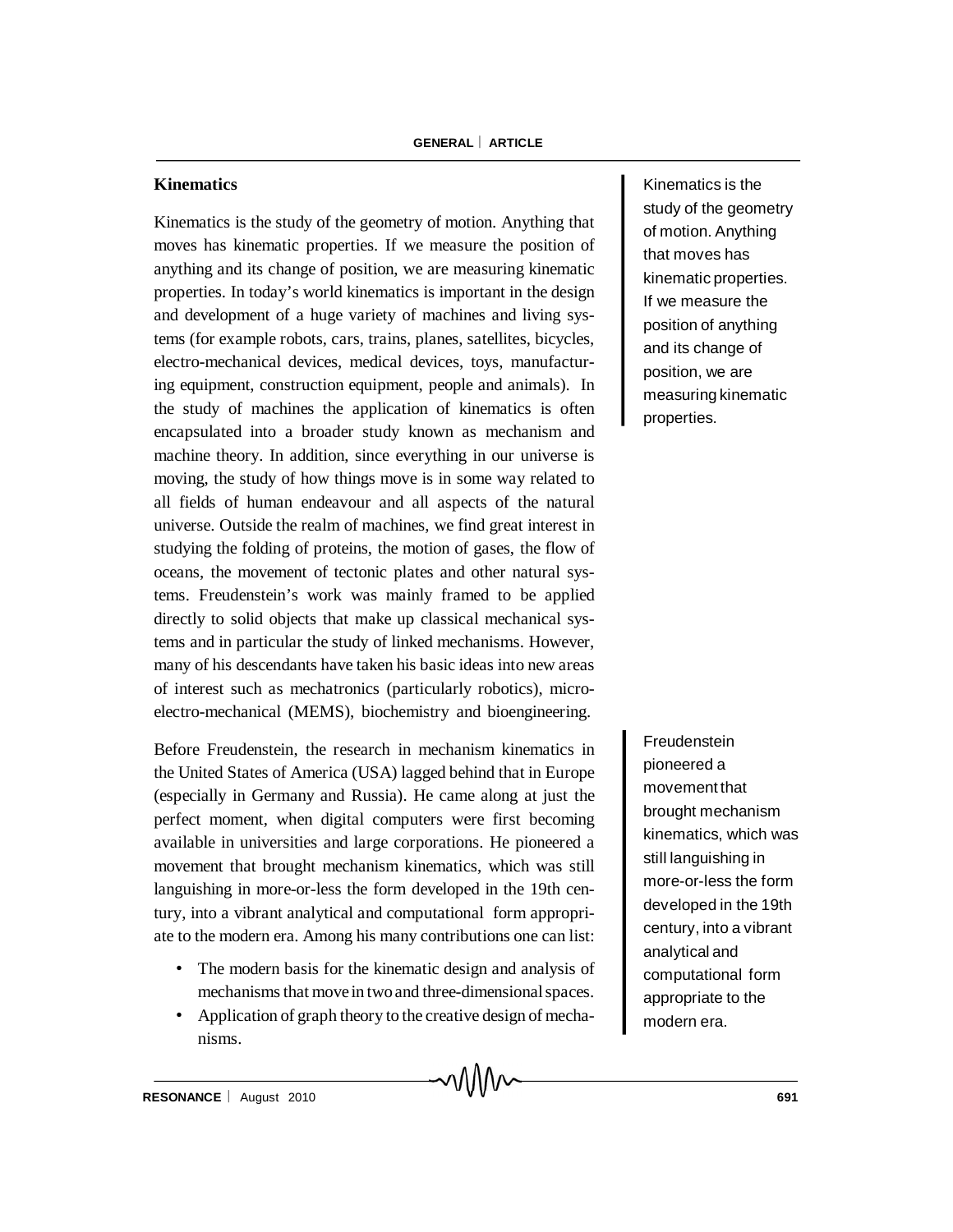Freudenstein's personal life had full measures of both adversity and success.

- A theory for the design of high-speed mechanisms.
- The introduction and application of sophisticated mathematical methods to mechanism design (e.g., Boolean algebra, optimal control theory, quaternions, dual numbers).

For a complete list of his hundreds of specific contributions, please see the extensive bibliography given in [1].

### **Youth**

Freudenstein's personal life had full measures of both adversity and success. He was born into a comfortable life in Frankfurt am Main, Germany, on May 12, 1926. His father, George Freudenstein, was a creative and successful merchant and his mother, Charlotte Rosenberg, was from a family of prominent art experts and historians. His early life was full of family and community support, but in 1936, at age 10, he was forced to flee with his family from the Nazi generated anti-Semitism that was sweeping Germany. The family fled to Holland. However that soon proved unsafe, so after a short time they moved on to England. They lived in London during the blitz, moved briefly to Cambridge, and then spent several years in Llandudno, North Wales. During this period his family was split up. It was due to one of the many ironies resulting from World War II. When England and Germany went to war in 1939, his family members were classified by the British as enemy aliens and as a result the adult males, his father and older brother, were sent into exile in Australia.

Early in 1942, he with his mother and two sisters left Wales, on an old British cargo boat, for Trinidad. From there, after some delays, they were able to reach New York harbor in March of 1942. Ferdinand had a high school equivalency certificate from Wales and was able to enter college at New York University (NYU). He spent two years studying there and then, at age 18, joined the US Army. He was in the Army for about a year and a half, during which time he was able to graduate from the Army Specialized Training Program in Engineering, at Texas A&M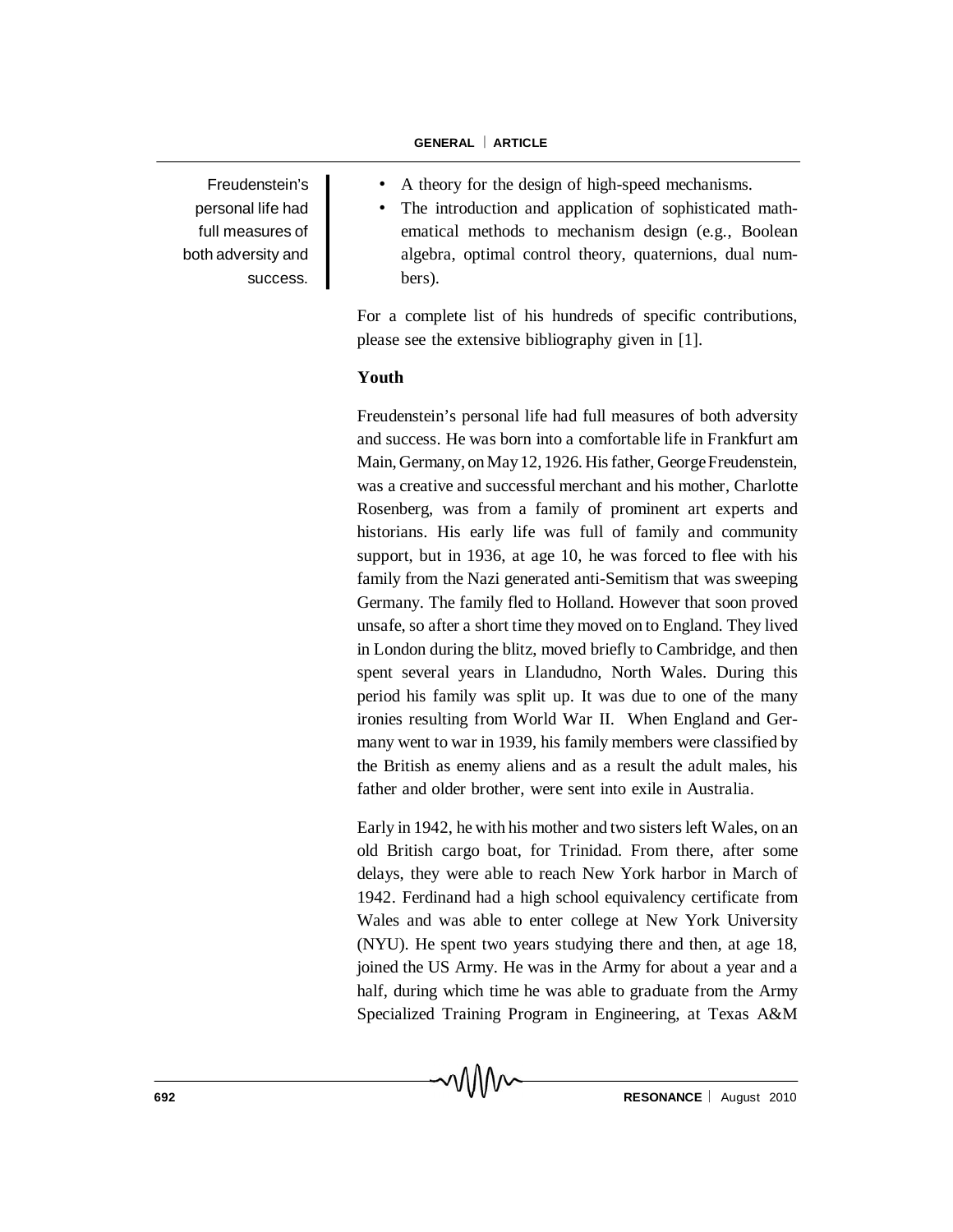University. His Army service entitled him to the benefits of the 'GI Bill' which provided financial assistance for his study toward his first advanced degree in mechanical engineering: an MS from Harvard University. Ironically, although he was later to serve Columbia University as a highly honoured professor for 42 years, he was rejected when he applied to study there for his MS!

As a young man, Ferdinand was a fine pianist and an accomplished player of the xylophone. He also was a good tennis player and enjoyed athletics. He had unusual powers of concentration that allowed him to concentrate on his studies even under the adverse conditions that accompanied the family's long transition from Frankfurt to New York. Ferdinand's father had wanted his son to join him in business, but Ferdinand had a desire to be a pure mathematician; mechanical engineering was a family compromise.

## **Choice of Specialty**

After receiving his MS, Freudenstein worked as a Development Engineer in the Instrument Division of the American Optical Company in Buffalo, New York. He was there for approximately two years, and then left to study for his PhD at Columbia University. This work experience helped to solidify a strong youthful fascination with machines. Later in life he recalled having had a very early interest in machines and mechanisms. He always remembered an experience from when he was about 12 years old: "I recall being fascinated in a London movie house by the Charlie Chaplin film Modern Times. It was a devastating satire on industrial life and one scene, in particular, captivated my mind. It showed Charlie, a hapless factory worker, being sucked into the mechanism of a huge machine and being moved about in a prone position by enormous turning wheels. For weeks after that movie, I dreamed about Charlie moving around in that machine." His long-time interest was further stimulated by subsequent summer jobs as a development engineer at Ford Instrument and American Machine and Foundry, and as a Member of Technical Staff, at Bell Laboratories.

Ferdinand's father had wanted his son to join him in business, but Ferdinand had a desire to be a pure mathematician; mechanical engineering was a family compromise.

"I recall being fascinated in a London movie house by the Charlie Chaplin film Modern Times. ... It showed Charlie, a hapless factory worker, being sucked into the mechanism of a huge machine and being moved about in a prone position by enormous turning wheels. For weeks after that movie, I dreamed about Charlie moving around in that machine."

*Freudenstein*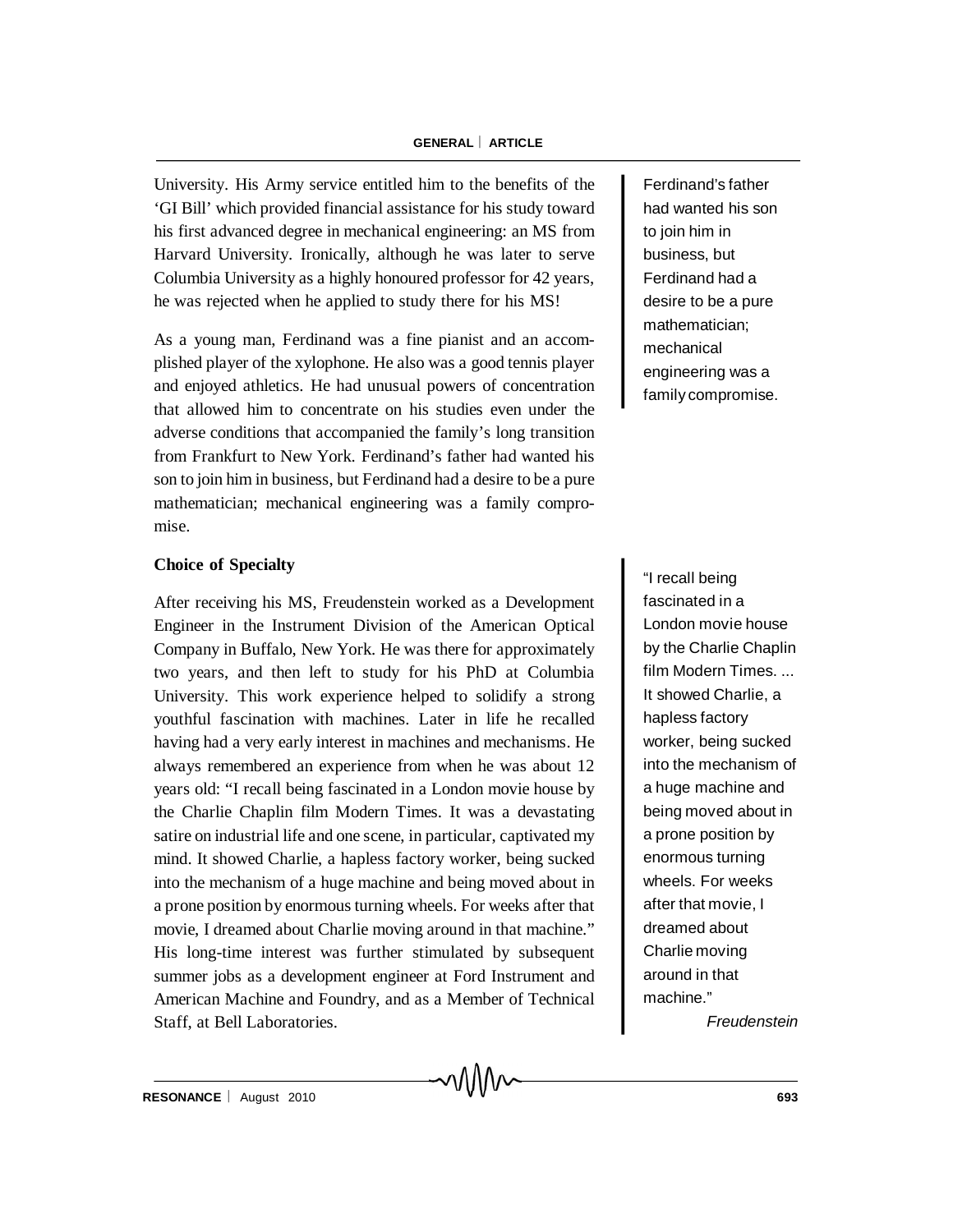At the end of the 1950's and the beginning of the 1960's, Ferdinand's Kinematics Program at Columbia started to get world-wide recognition.

At Columbia University he encountered one major obstacle: there was no one on the faculty who did research in kinematics of mechanisms. Fortunately, Professor H Dean Baker, a specialist in combustion, agreed to be Freudenstein's thesis supervisor, and to allow him to work on mechanism kinematics, even though Baker himself knew very little about the subject. For the rest of his life, Ferdinand was extremely grateful for what he considered as an act of great kindness and generosity on Baker's part.

### **Early Achievement**

After Ferdinand received his PhD, he was appointed to an assistant professorship in Columbia University's Mechanical Engineering Department. His career up the academic ladder was meteoric. In less than three years he was promoted to Associate Professor. Then one year later he became the Chairman of the Department of Mechanical Engineering, a post he held for six years. After only two years as an Associate Professor, he was promoted to the rank of Professor (1959).

In the same year, at the age of 33, he married Leah Schwartzchild. Their first child, David, was born on February 3, 1961, and their second child, Joan, was born on February 6, 1964. The young family took up residence in the Riverdale section of the Bronx, where they purchased a comfortable three-story brick house on a quiet residential street. Ferdinand lived in that house for the rest of his life.

At the end of the 1950's and the beginning of the 1960's, Ferdinand's Kinematics Program at Columbia started to get world-wide recognition. It became known as the best place to study mechanism kinematics in the United States. He attracted prominent colleagues from abroad, some of whom he collaborated with on research projects.

### **Loss and Adjustment**

MM

In the midst of all Ferdinand's professional success, tragedy struck when his wife Leah died in May 1970. This created a huge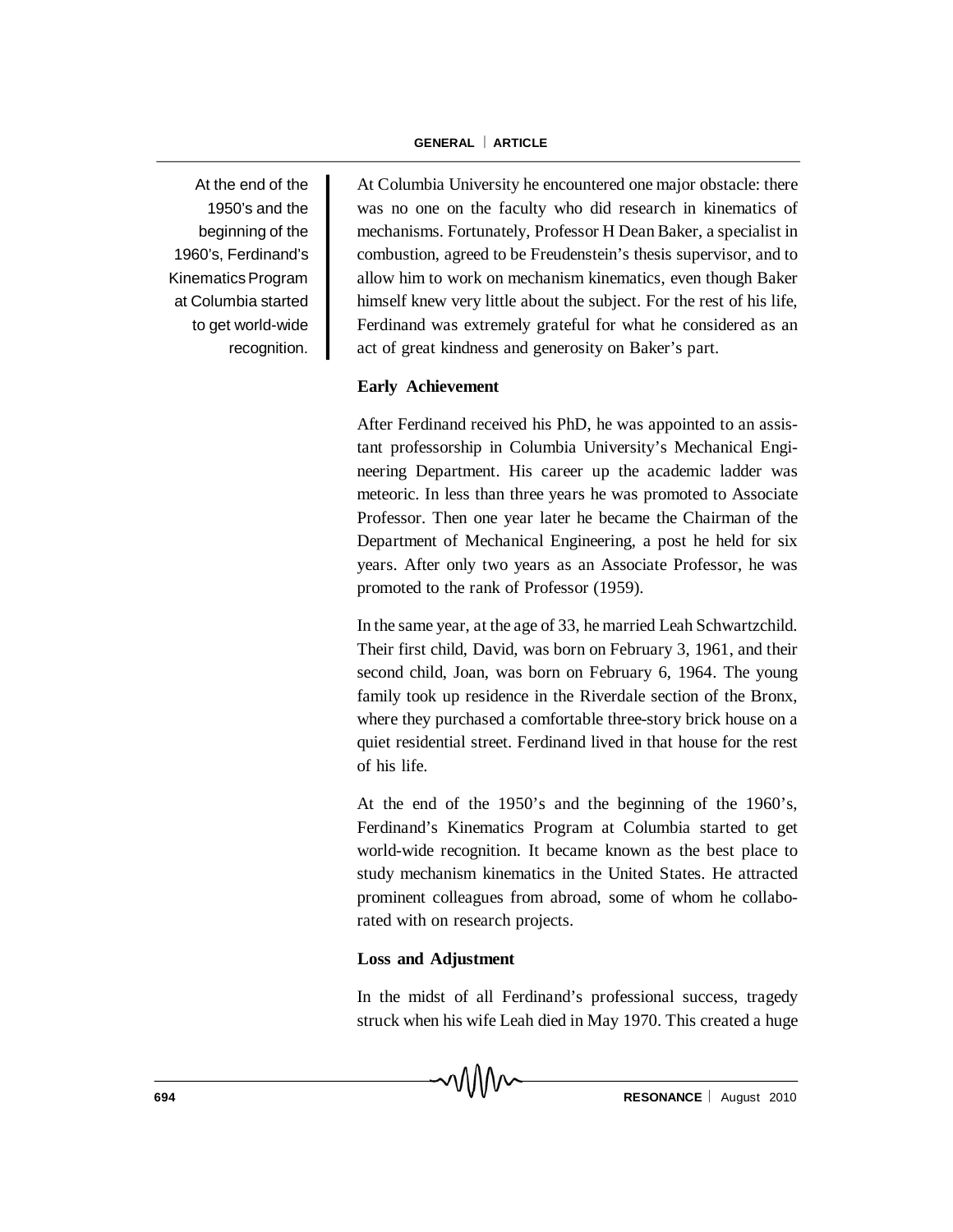challenge for Ferdinand who had not had any real experience with domestic details such as cooking and running a household. Fortunately, he was a quick learner. For the next ten years, he ran the household and was both mother and father to his children. At the same time he remained a highly productive and world-renowned Columbia professor.

In May 1980, ten years after the death of his first wife, Ferdinand married Lydia Gersten. Lydia was a teacher who was widowed, had grown children and was caring for her elderly mother. Lydia and her mother moved into the house in Riverdale. Lydia took over the domestic management of the household, and became a close and loving partner in Ferdinand's life. Over the next years, Ferdinand's children grew up, Lydia's mother died, and Lydia and Ferdinand became the sole occupants of the house. Their marriage flourished for nearly twenty-six years, until Ferdinand's death, and was the great gift in the last half of his life.

Two years after he re-married, Ferdinand was made Stevens Professor of Mechanical Engineering. He held this chair for two years, and then in 1985 was made Higgins Professor, a chair which he held until his retirement. In addition to these honors, he was elected as a member of the prestigious National Academy of Engineering, an Honorary Member of International Federation for the Promotion of the Mechanism and Machine Science (IFToMM) and a Fellow of the New York Academy of Sciences; he became an Honorary Life Fellow of the American Association of Mechanical Engineers (ASME). He accumulated a long list of other awards for his research and teaching.

Throughout his career Ferdinand was involved as an industrial consultant. He very much valued these contacts and the insights they afforded into 'real-world' engineering problems. His main consulting activities were with Bell Telephone Laboratories, Designatronics, IBM, The Singer Company, Foster Wheeler, Gulf and Western, and General Motors. The General Motors consulting activities went on for over fifteen years. Several of his consulting activities led to technical publications in the open

MMN

Throughout his career Ferdinand was involved as an industrial consultant.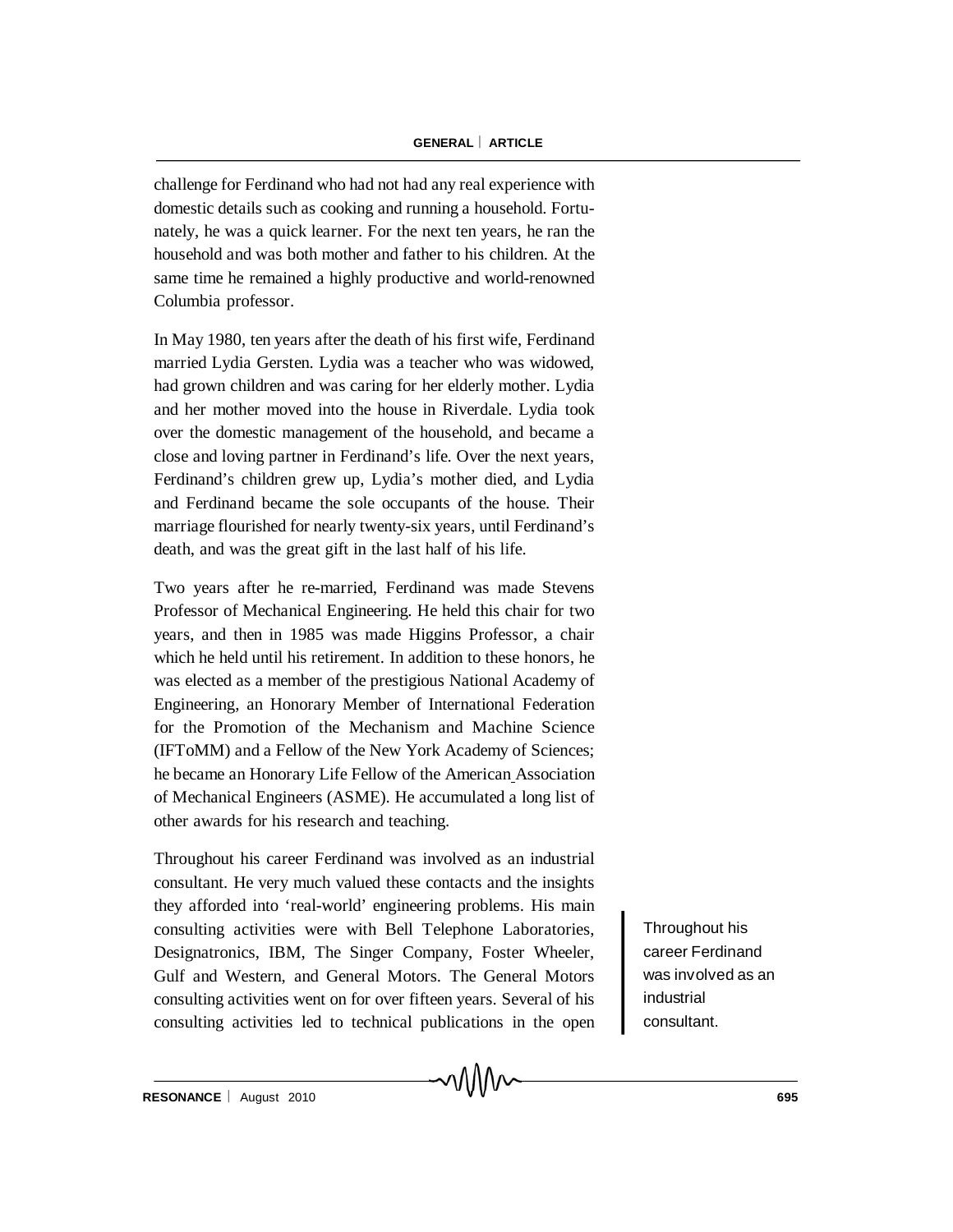literature. In addition, he served as an expert witness on several cases involving engineering issues.

#### **Personal Characteristics**

Ferdinand Freudenstein was a kind and soft-spoken individual. He was extremely modest. He avoided controversy and academic politics. He was an accessible professor, and was always pleased to assist his professional colleagues at Columbia and throughout the world. He was rather informal, and often signed his letters F.F. or  $F^2$ , and suggested his PhD students call him  $F^2$  (pronounced *ef-square*).

His benevolent influence was felt, both directly and indirectly, by practically everyone who taught or did research in the field of kinematics for machines and mechanisms. He wrote a great number of evaluation letters for his many students and their academic descendants, as well as for individuals whom he knew primarily through their research publications. Because of his prominence, many people sought to use him as a reference, and the letter writing became a great chore, but he felt it was his duty to the profession and he undertook it without complaint.

He was an unusual mix of being very theoretically oriented and yet be very concerned about real-world practical applications of his work. At heart he loved mathematics and mathematicians. The highest compliment one of his research students could get from him was being told "you think like a mathematician". He could easily read technical material in German, French and Russian and spent a lot of time in the library reading mathematics books and journals. One amusing incident came from his library habit. A student had given him a handwritten draft of a PhD thesis to review. It was before computers were in wide use for typing theses, so this was the only copy. At one point Ferdinand could not find the draft and he expressed his great concern to the student. The student was not at all disturbed thinking that Ferdinand, out of guilt, would author a far better replacement. After the second day Ferdinand went back to check around his

Ferdinand was an unusual mix of being very theoretically oriented and yet be very concerned about real-world practical applications of his work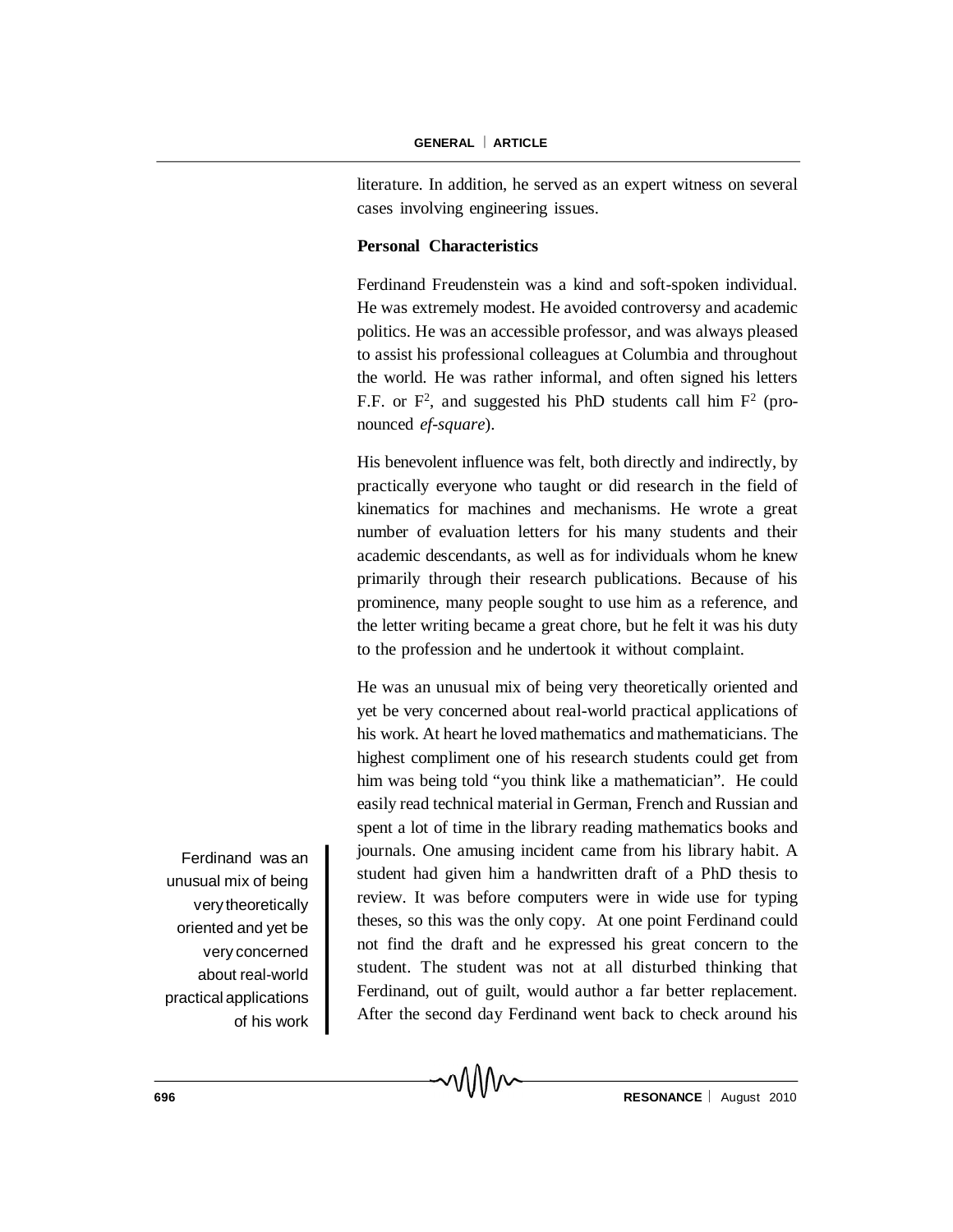usual seat in the library. He could not find it and Ferdinand kept getting more disturbed while the student seemed to be getting more pleased at the prospect of Ferdinand authoring a replacement. It eventually turned out that it was indeed left in the library, but the librarian had neglected to tell Ferdinand. It ended happily: the student graduated content with his original mediocre work and survived to write this article.

## **His Influence on Kinematics and Beyond**

An interesting event occurred at an American Society of Mechanical Engineers (ASME) meeting in San Francisco in 1972 where Freudenstein's was the scheduled luncheon speech. At one point, as part of the introduction the moderator requested: "all the people in the room who are either part of the Freudenstein academic family tree or feel that their work has been strongly influenced by their relation with him please rise from your seats." At that moment, almost all of the approximately two hundred people in the room rose to their feet. Similar requests were made subsequently at other meetings over the years, and the results were the same. It always created a powerful emotional response to witness this physical demonstration of Freudenstein's great influence on the field.

# **The Latter Years**

In 1991, on the occasion of Ferdinand's 65th birthday, Professor Arthur Erdman, a Freudenstein academic grandchild, organized a conference in Brainard, Minnesota. The event produced an exceptional book titled *Modern Kinematics*: *Developments in the*